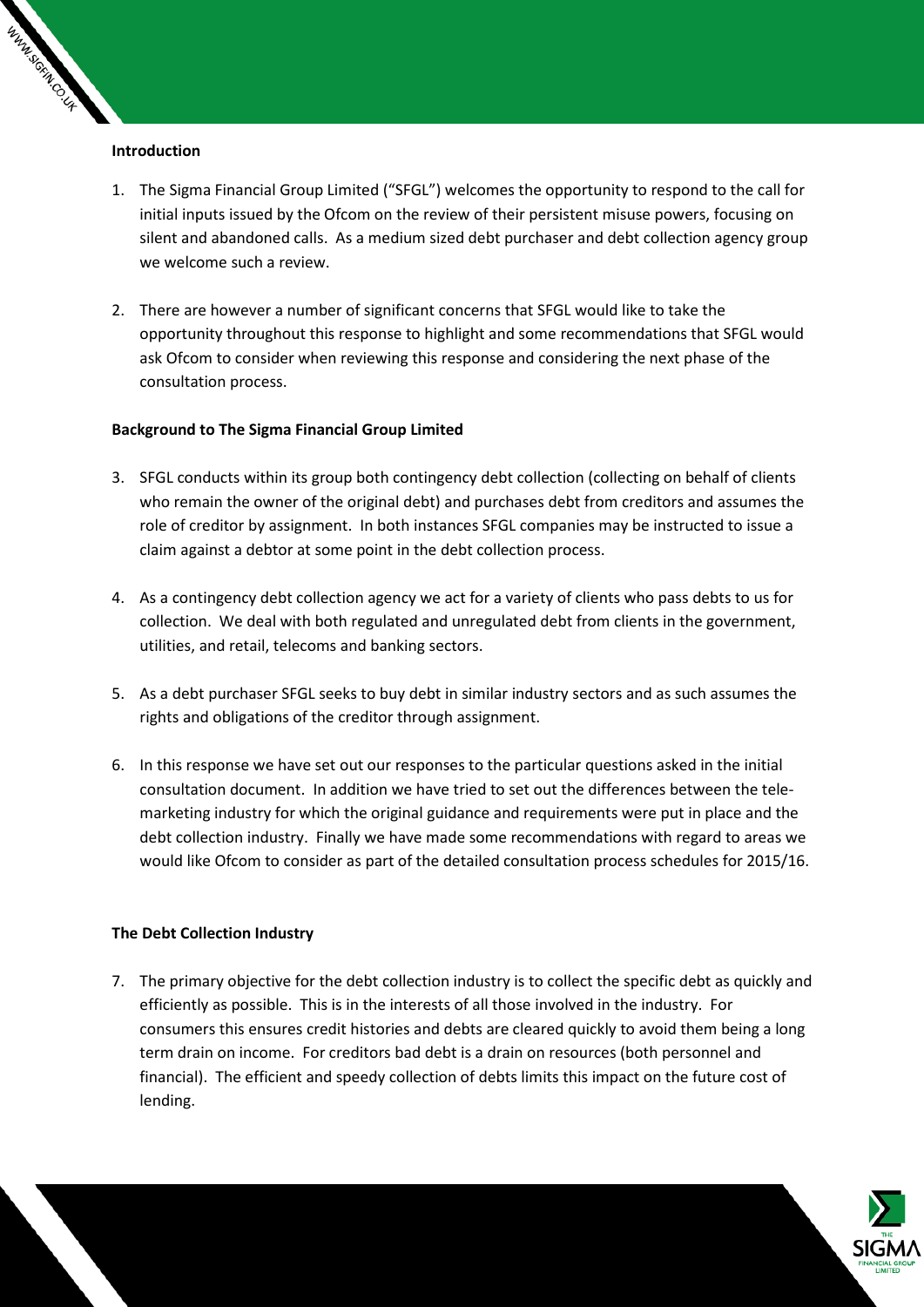

- 8. The debt collection industry operates generally by contacting consumers by telephone, letter, email, SMS and postal correspondence. In this respect the industry as a whole complies with the Ofcom requirements.
- 9. As a contingent debt collection agency (DCA) (acting on behalf of the original creditor) the DCA will attempt contacts by telephone where a telephone number (landline or mobile) is by the client. In addition a DCA may seek to use external agencies to obtain a telephone number of the particular customer. This is known as a tele-append process.
- 10. As a debt purchaser Sigma collects debt which has been assigned to it by sale agreement from the previous creditor. In these instances Sigma is collecting debt upon its own account. The process followed in similar to that of contingent debt in respect of the contact strategies used.
- 11. In all instances it is important to note that Sigma is contacting a customer who has entered into a relationship with a credit provider. Sigma is not attempting to sell a product or service to the customer in the same way as claims management companies or energy providers. Equally Sigma is not trying to complete marketing surveys with these customers. Sigma is an entity regulated by the Financial Conduct Authority and as such is required to comply with its Consumer Credit Sourcebook. The primary objective for the debt collection industry is to collect the specific debt as quickly and efficiently as possible. This is in the interests of all those involved in the industry. For consumers this ensures credit histories and debts are cleared quickly to avoid them being a long term drain on income. For creditors bad debt is a drain on resources (both personnel and financial). The efficient and speedy collection of debts limits this impact on the future cost of lending as well as on consumers' ability to obtain credit in the future.

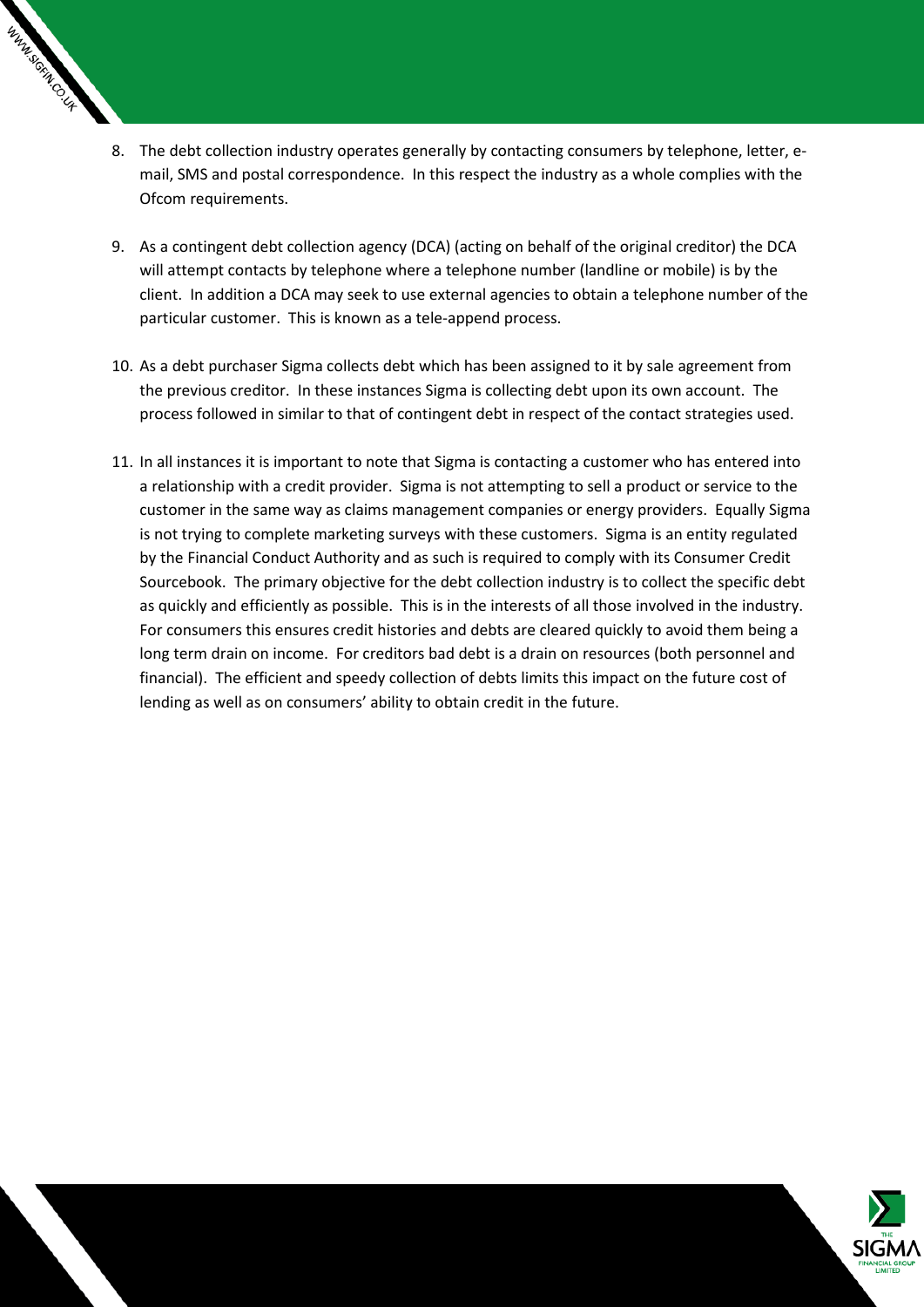

# **Responses to Individual Ofcom Questions**

*Q1: We would welcome views and evidence from stakeholders on (a) the main types of harm that consumers experience from nuisance calls in general and specifically in relation to silent and abandoned calls; and (b) how to measure the harm.* 

*You may wish to consider the following points in your response:* 

*• Evidence of changes in the nature and magnitude of the harm since we last reviewed the policy in 2010.* 

*• Whether the harm differs across landlines and mobiles, consumers or the different types of calls (e.g. the time of day the call is received, whether it is a silent call or a live call).* 

- *Types of harm other than wasted time and distress.*
- *Whether the distress caused by nuisance calls can be quantified and if so how.*

*• Evidence of how long it takes consumers to deal with silent and abandoned calls (e.g. X seconds or minutes to answer the phone, deal with the call, take steps to prevent further calls) and how that time should be valued.* 

*• Views on the relationship between silent and abandoned calls and other call types.* 

### **Sigma response**

12. Due to the nature of the debt collection sector, Sigma does not see significant harm caused to consumers as a result of silent or abandoned calls. Effective monitoring of dialler activity and complaints data suggests that in the last 12 months Sigma has not received any complaints from customers relating to these issues.

*Q2: We would welcome views and evidence from stakeholders on what are the key drivers of (a) silent calls and (b) abandoned calls.*

### **Sigma Response**

- 13. Sigma considers that the current 15 second guideline for the amount of time a line is left ringing is sufficient to protect customers. Sigma currently uses a 22 second period in its calling strategies but this can vary by client. Sigma has no evidence to suggest from its own calling strategies that customers are receiving an increased number of silent or abandoned calls.
- 14. While we accept that clearly increasing the time period would decrease the potential for silent or abandoned calls will reduce the likelihood of these incidents occurring we would also ask Ofcom to consider the following points:
	- 14.1. Not all entities complying with Ofcom requirements are tele-marketing operations. When compared to these types of operation the call volumes of the debt collection industry are quite modest. Therefore the overall impact on customers is reduced. In addition because of the smaller size in operation compliance may well be monitored more closely or even taken more seriously.

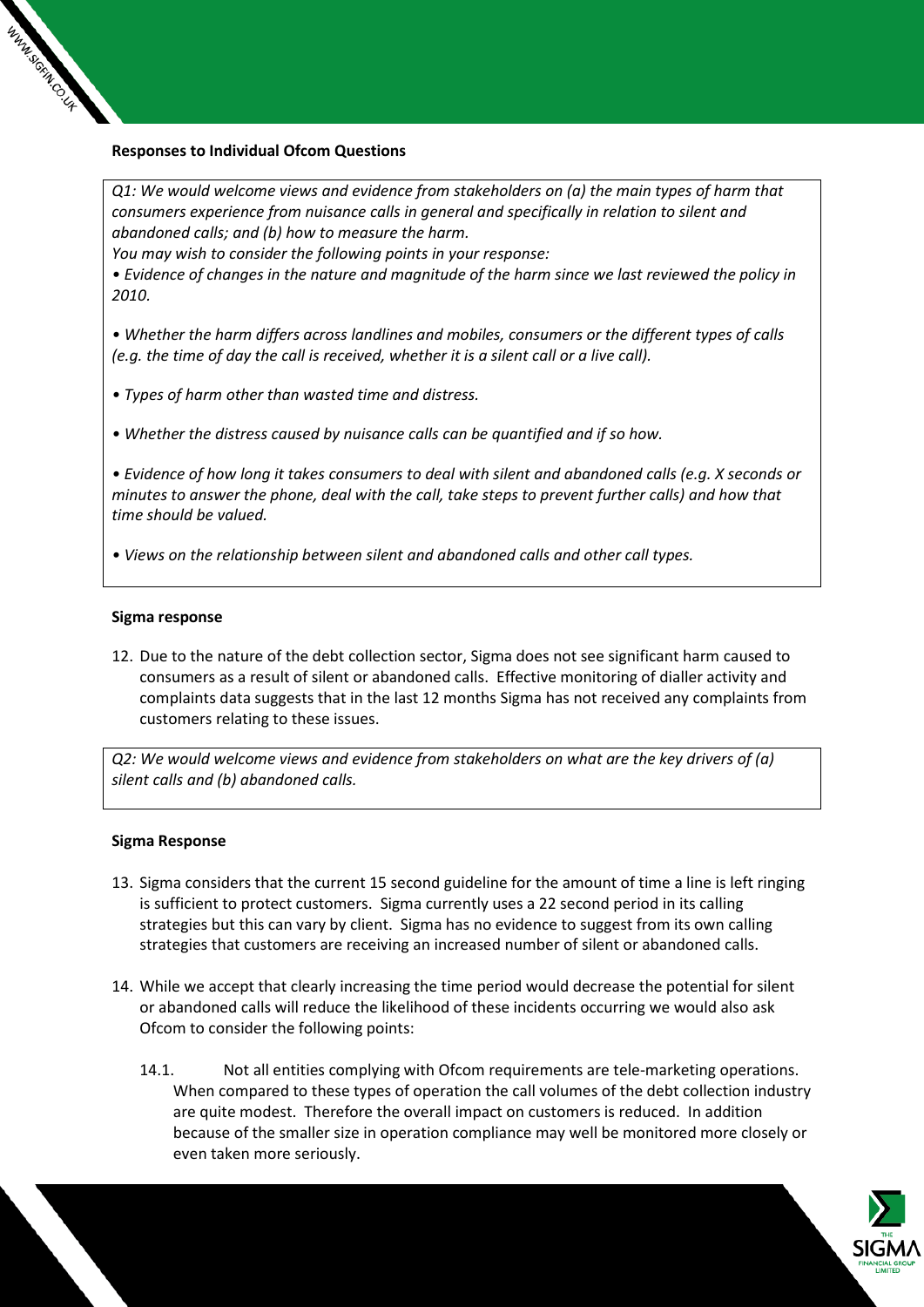

- 14.2. There will, regardless of the time period chosen, always be the risk that a customer will try to answer the telephone in the split second that the call is terminated. We accept that the risk is one that can be reduced however we would respectfully suggest that this could be done with better compliance with the current guidelines, more aggressive enforcement action by Ofcom in instances on non-compliance and possible revised guidelines requiring more firms to actively use dialler technology that allows calls to ring out for longer for certain customer demographic groups (e.g. the elderly).
- 15. Ofcom has also asked for information regarding how quickly a call is transferred to a live agent once answered. In Sigma's opinion with current dialler technology this is almost instantaneous. Sigma is however aware that some dialler technologies allow for this to be altered. Sigma remain of the opinion that the 2 second maximum in current guidance is sufficient to ensure customer detriment is minimal.

*Q3: We would welcome views and evidence on the use of AMD including (a) if call centres have changed their use of AMD in recent years and if so why (b) the volume of calls made by call centres with and without the use of AMD (c) false positive rates when using AMD and any data to suggest that the accuracy of AMD has improved in recent years.*

# **Sigma Response**

16. In the debt collection industry Sigma is aware that the use of AMD was almost prohibited due to dialler tools being ineffective at ensuring compliance with the Ofcom guidelines. In the last 12 months significant improvements in dialler technologies and tools has made the use of AMD far more appealing as compliance has become easier to monitor. While many clients of DCAs do not permit the use of AMD this again is increasing as the benefits to contact strategies and confidence in compliance monitoring increases. Sigma believes that now most DCAs use an element of AMD with some client contact strategies.

*Q4: We would welcome views and evidence on potential changes to the policy to help reduce the harm caused by silent and abandoned calls including those identified in Figure 2 (abandoned call rate and approach to AMD), Figure 3 (time limits for calling consumers and connecting to a live agent) and Figure 4 (good management and appropriate processes).* 

# **Sigma Response**

Potential Changes to the abandoned call rate and approach to AMD

17. Sigma believes this option would heavily limit the use of AMD unless AMD became 100% accurate. This would have a substantial effect on many small businesses/contact centres, who would need to increase staff in their call centre to deal with the additional call volumes. These increased costs may force some smaller businesses out of the market resulting in a loss of competition. In addition there may be longer term impact on the cost of credit. DCAs will be left with no option but to pass the costs of collection to their clients (the ultimate creditors). These increasing costs of collection may ultimately affect the costs of credit or products available to the consumer.

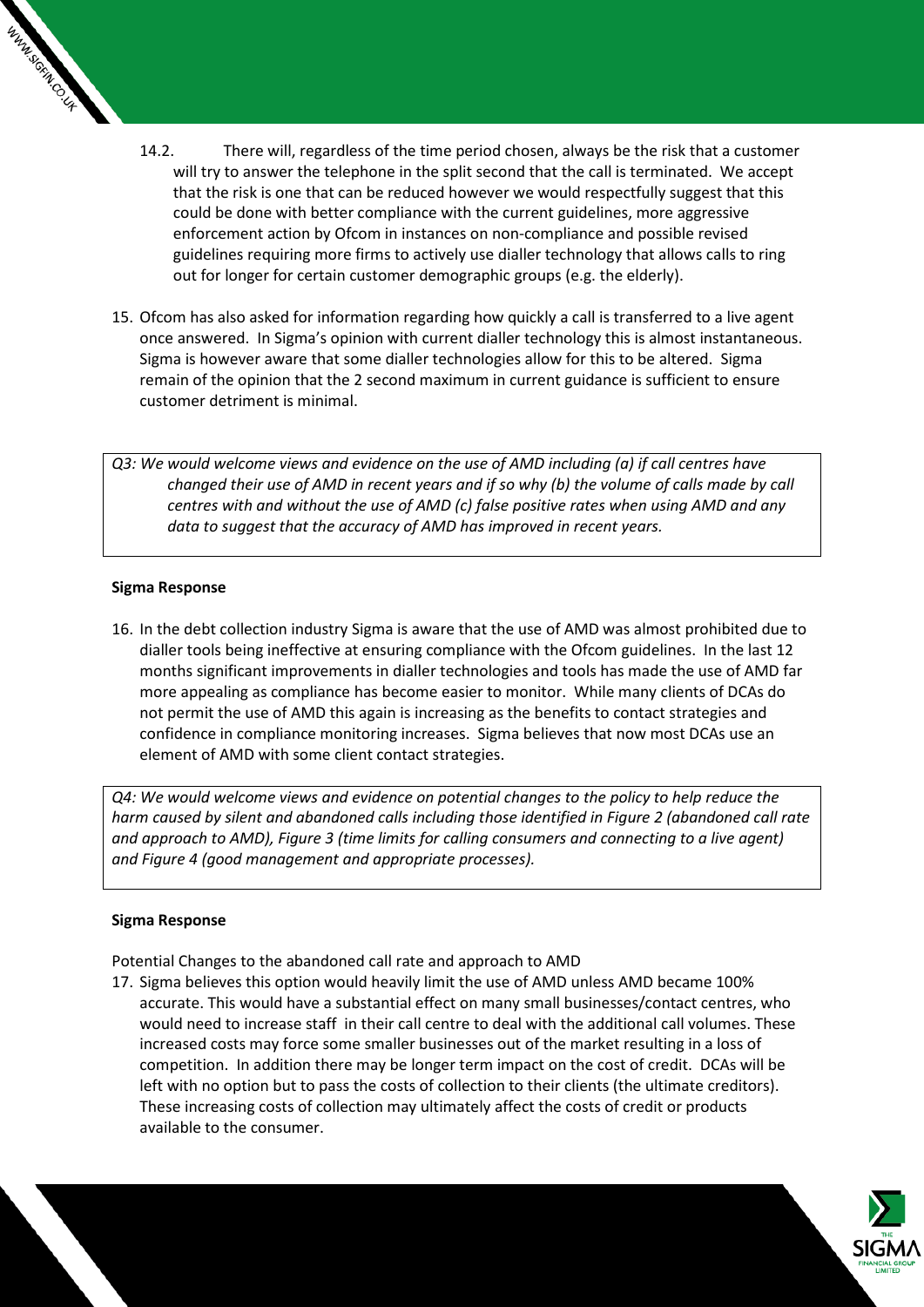

18. We also believe that the % target is not an appropriate target given that some call centres use a dialler with 10 seats and some with 10,000. Perhaps OFCOM would consider something along the below lines.

'*Each organisation will work towards 3% or 1000 dropped calls in any 24 hr period, whichever is the lower.'*

Possible changes to encourage good management and appropriate processes

- 19. Specify explicitly that they will take into account whether an organisation has processes in place to help prevent, identify and rectify any (unintentional or deliberate) issues causing silent calls. For example carrying out test calls when first setting up or making changes to systems and processes, having agent performance monitoring in place, ensuring that management of the dialler is carried out by competent persons.
- 20. Compliance is a subject that Sigma takes extremely seriously from an Ofcom perspective but also in its wider regulatory responsibilities. We already perform tests before during and after any campaign changes and have a monthly testing cycle which is logged by the Dialler Management team. In addition to this we have a programme of internal audit activity ensure effectives processes and controls are functioning within the area to manage regulatory compliance and customer detriment.
- 21. Sigma would welcome more clarity in the area of compliance and encourage Ofcom in the publication of more guidance and in taking necessary enforcement action to remove noncompliant companies from the market.

Remove the current 3% abandoned call rate set out in the policy i.e. move to zero

22. We believe this option takes away the ability to work in a blended environment. AMD and predictive diallers are not the only reason for dropped calls. Inbound calls can take priority over outbound calls forcing the outbound connect to be unanswered. The cost to all call centres would be substantial if this policy was removed.

Differentiate between abandoned calls with messages and silent calls, and apply a lower or zero threshold for enforcing against silent calls.

23. Depending on whether AMD is used and how it is configured, it may have a detrimental effect should the false positive result in a silent call. This then means that AMD can only be used when it is near to or exactly 100% accurate.

Specify that we are more likely to take enforcement action once a certain number of abandoned and/or silent calls over a set period (e.g. 24 hours) have been exceeded (though we may nonetheless take action below that level if appropriate).

- 24. This would limit the sheer volume of dropped calls and hamper the larger call centres from
	- causing harm to consumers. Perhaps a pro-rata calculation could be applied. For example:
		- $\bullet$  0-25 agents volume of drops should be < 100
		- 26-100 agents volume of drops should be < 250

OFCOM may wish to pro-rate this appropriately until they reach their top level number which they believe would significantly reduce the drop volumes.

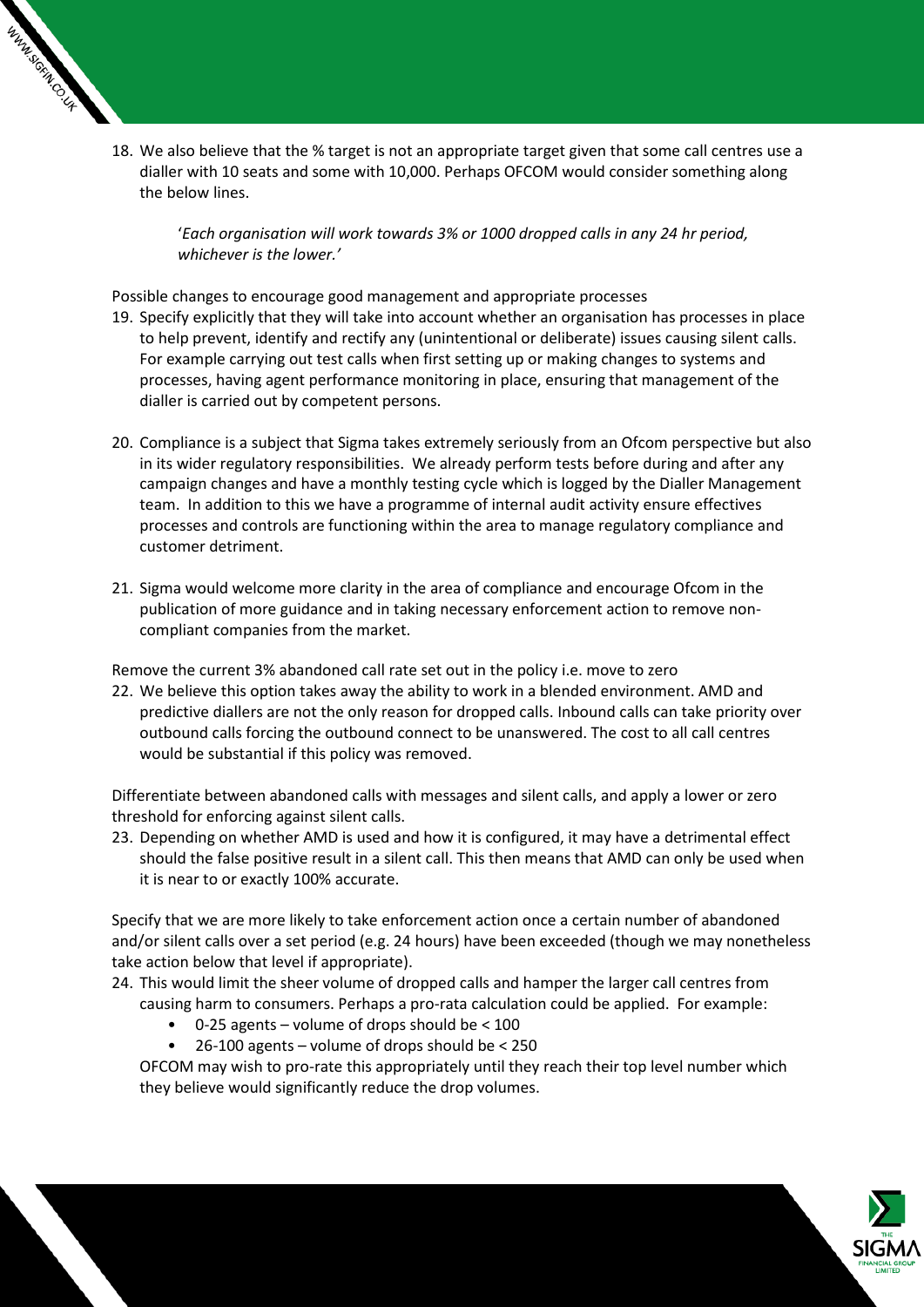

*Q5: We would welcome views and evidence on potential changes that could be made to the policy relating to the a) current five general examples of persistent misuse (misuse of automated calling systems; number-scanning; misuse of a CLI facility; misuse for dishonest gain – scams; and misuse of allocated telephone numbers) or b) other examples of persistent misuse.*

### **Sigma Response**

Localised and Rotating CLIs

25. Sigma does not currently use localised CLIs but do adopt a rotation policy. Sigma feels that this is in use across the Collections Industry and is widely regarded as best practice..

Calling during unsociable hours

26. Sigma would welcome any addition clarity or guidance Ofcom can provide on calling at unsociable hours. Currently we have no evidence that our calling hours generate complaints regarding unsociable hour's calls (Sigma operates between the hours of 8am and 9pm Mon-Thurs, 8am – 6pm on a Friday. We are currently closed across the weekend).

### Use of automated voice messaging systems

- 27. Sigma has and does use IVM in some of the contact strategies and believes it has a place at some point in the life cycle of a strategy. Perhaps a guideline that reduces the time a 'press 1' customer holds for should be specified in the guidelines to ensure all agencies are answering the IVM calls within a specified number of seconds. This will reduce annoyance caused to consumers and ensure that a customer can speak to an agent should they need to.
- 28. Sigma would suggest that many of the issues raised in this section of the consultation are magnified in the tele-marketing industry. As such Sigma would suggest that Ofcom consider separate rules for the debt collection industry and other service industries to ensure we still have the opportunity to contact our customers to assist them with their financial affairs.
- *Q6: We have not identified any significant changes to this section of the policy, relating to the issuing of notifications, at this stage. However, we welcome views and evidence from stakeholders on any changes they consider may improve the understanding or clarity of this section of the policy.*

### **Sigma Response**

29. Sigma would agree with the Ofcom conclusion that no significant change is required to this section of the policy. We welcome Ofcom's efforts in publicising non-compliance via notifications and would encourage Ofcom to continue to make every effort in this area.

*Q7: We would welcome information on the current operation of the outbound call centre market, in particular:* 

- *The size of the current outbound calling market e.g. the annual number of calls made as well as the value.*
- *The size of total annual costs in the outbound market (where possible split by operating costs*

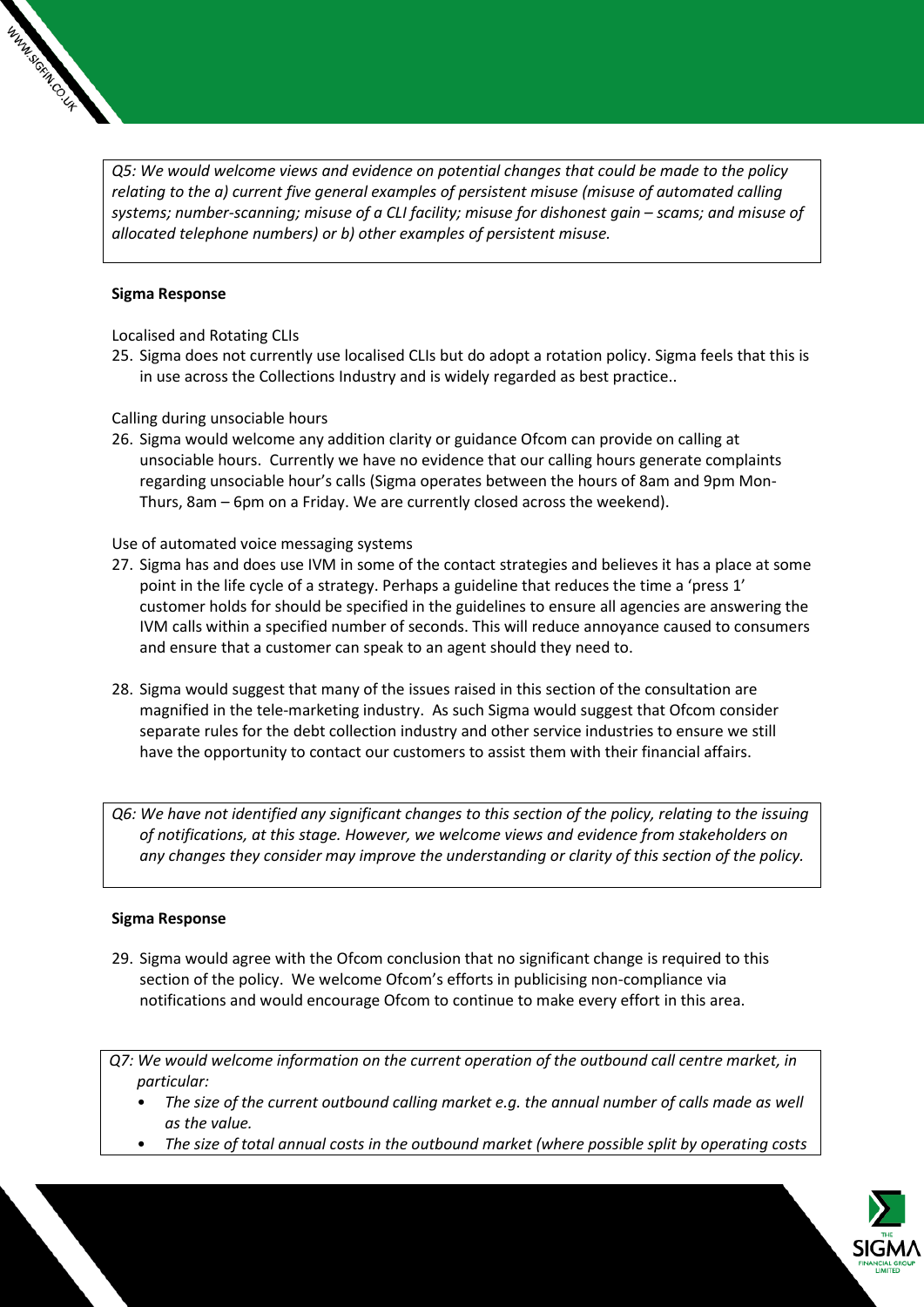- *and capital costs (or depreciation)).*
- *The average costs per call/per agent (or per agent hour).*
- *The split of call centre locations (domestic or overseas) that make calls to UK numbers.*

### **Sigma Response**

WWW.SCIN.C.U+

30. Sigma is not able to respond in detail in this area. As previously stated, Sigma does not engage in marketing activity to new or existing customers. The purpose of debt collection is not to sell a product but rather to ensure the creditor has the opportunity to recover an outstanding debt whilst considering the customer's current s

*Q8: We would welcome any initial views and evidence on the potential costs and benefits of any of the potential changes to the policy. In particular, whether any of the potential changes would:* 

- *require investment in new technology or other capital costs;*
- *have an impact on efficiency and operating costs;*
- *have an impact on call-centre costs or call-centre prices (to their clients);*
- *affect competition in the call-centre market; and*
- *have a different impact on different types of call centre, and if so, what factors affect the level of impact.*

### **Sigma Response**

- 31. We are strongly of the view that changes to this policy would have a significant cost impact on the debt collection industry. In summary at this stage it is our assessment that the changes would as currently proposed would:
	- 31.1. Result in a prohibition on the use of AMD which would ultimately impact on call centre costs and prices to their clients;
	- 31.2. A loss of operating efficiency and operating costs (space for additional collectors, new dialler technology and increased compliance oversight) would all impact the business;
	- 31.3. The is the potential for loss of DCAs within the market as the increased costs of technology, operating costs and compliance overheads force smaller businesses out of the market. This would impact competition in the market and also potentially the costs of collections services to clients.
- 32. We would like to reiterate the issue here that as a DCA call centre, Sigma is firstly and fore mostly trying to contact customers with established relationships. The debt collection industry is an important one to the smooth running of the credit market. As such, while customers may not wish to engage with us, it is in their best interests to do so. Without the ability to contact customers our industry cannot recover debt for creditors, ensure customers credit histories are rehabilitated and to a smaller extent help to identify and rectify issues of fraud related to credit.